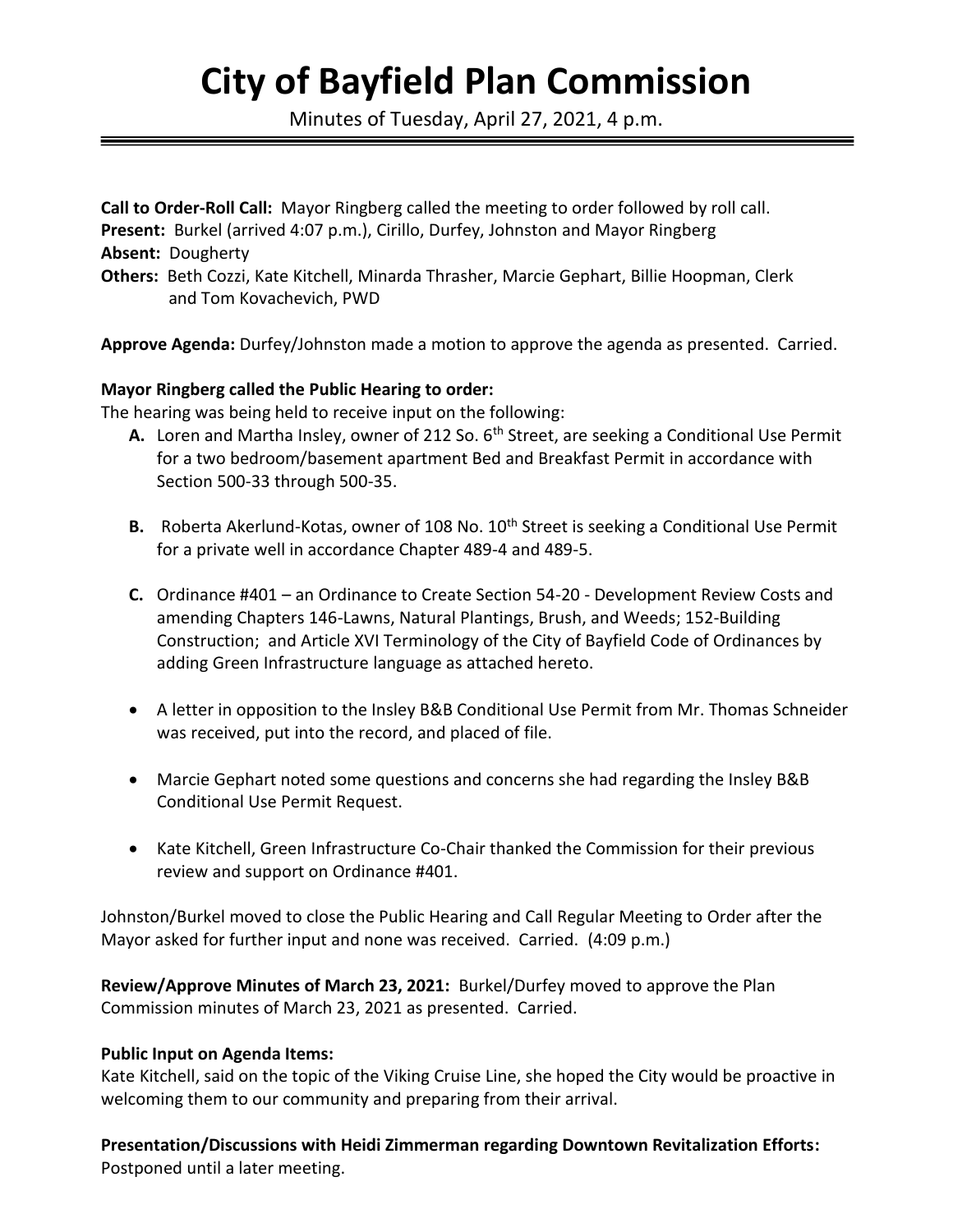## **Agenda Item(s):**

- **1. Bed & Breakfast Conditional Use Permit Application - Loren and Martha Insley, owner of 212 So. 6th Street (for a two bedroom/basement apartment)** Burkel/Cirillo made a motion to approve the one-unit basement apartment (2 bedroom) B&B Conditional Use Permit Application as presented. Discussion ensued. Hoopman noted this property except for the last two years has operated as a tourist rooming house and to the City's knowledge there were no known issues. Guests will be parking in their driveway off Sixth Street and accessing the unit by walking around the South side of the property. The owners would have to be in-residence during the time of rentals. Passed by roll call vote as follows: Burkel, Cirillo, Durfey, Johnston and Mayor Ringberg – yes.
- **2. Private Well Conditional Use Permit Application - Roberta Akerlund-Kotas, owner of 108 No. 10th Street**

Durfey/Cirillo made a motion to approve the private well Conditional Use Permit Application as presented. Discussion. The City is not able to provide them with City Water. Passed by roll call vote as follows: Cirillo, Durfey, Johnston, Burkel and Mayor Ringberg – yes.

**3. Ordinance #401 – an Ordinance to Create Section 54-20 - Development Review Costs and amending Chapters 146-Lawns, Natural Plantings, Brush, and Weeds; 152-Building Construction; and Article XVI Terminology of the City of Bayfield Code of Ordinances**  Cirillo/Burkel moved to recommend approval of Ordinance #401 as present to the Common Council. Discussion. Passed by roll call vote as follows: Durfey, Johnston, Burkel, Cirillo and Mayor Ringberg – yes.

## **4. Comprehensive Plan Implementation: Plan Commission Action Planning**

- Launching the Green Infrastructure & Climate Resiliency Program Natural What's next? The Commission received a copy of the GI Task Force minutes of March 31, 2021. Additionally, Kate Kitchell added they will be working on the outreach portion of the project. Metroblooms has also been hired to provide four evaluations which are to take place at the Broad Street Beach, Courthouse, 11<sup>th</sup> and Manypenny Avenue, and 6<sup>th</sup> and Rittenhouse Avenue.
- Housing Study Updates Mayor Ringberg said 35% of the surveys were returned and the results have been compiled. Overall, there were some setbacks due to Covid, but a no cost extension will soon be put into place. He reminded the Commission we are also inline to participate in a PILOT Project thought WHEDA; we are number 3 on the list.
- Health In all Policies –Guidance Document no action taken.

# **5. Items identified for future actions**

## **a. Chickens - Draft Ordinance/Permit (Review revisions)**

Cirillo noted she and Dougherty have discussed the ordinance and will be suggesting a few modifications including:

- 1. Increasing the number of chickens allowed to 6 (it was 4)
- 2. Add a few standard coop designs which would be reviewed by Dougherty
- 3. Eliminating the neighbor approval requirement
- 4. Complaints would be handled by Cirillo

Hoopman recommended the changes be incorporated into the Chicken Ordinance and reviewed by the Plan Commission at their next meeting. She also suggested the Commission may want to get legal input on enforcement. Would somebody with some type of credentials